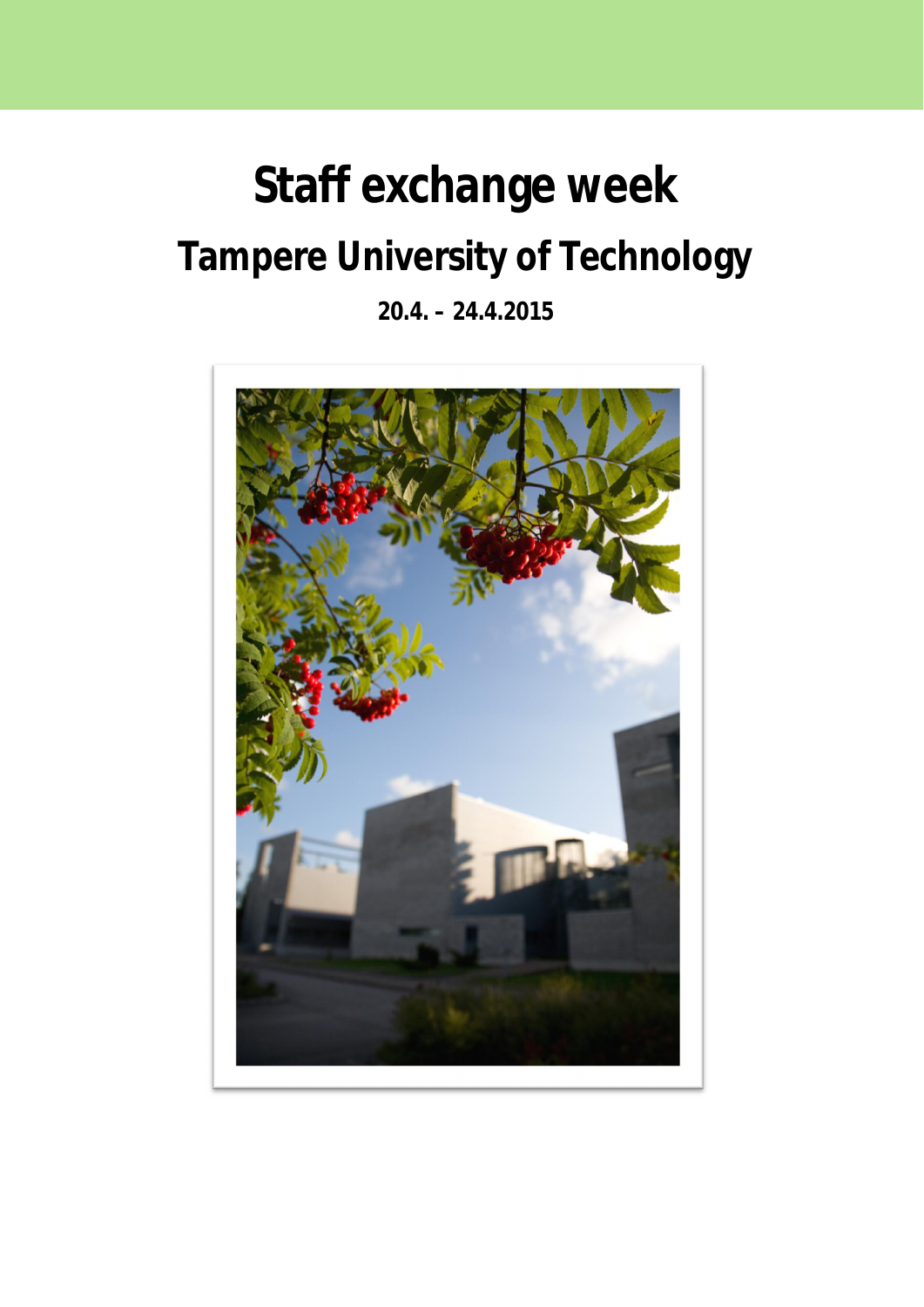

## *Preliminary Programme (1/2015)*

*The meeting point at the beginning of the day is always International Office in the Tietotalo building, except on Wednesday and Thursday, when the day starts with two separate sessions (meeting points marked accordingly). The separate sessions designed for international office staff and library staff have been indicated on the programme (International office: left, library: right).*

|                    | Monday 20 April                                                                                                                                                       |
|--------------------|-----------------------------------------------------------------------------------------------------------------------------------------------------------------------|
| $12.00 -$<br>13.30 | Welcoming words, TUT presentation and lunch<br>Meeting point: TUT International Office, TB115, Tietotalo Building<br>Lunch at restaurant Erkkeri in the Main Building |
| $13.30 -$          | <b>Campus Tour</b>                                                                                                                                                    |
| 15.00              | Get to know TUT's surroundings                                                                                                                                        |
| $15.00 -$<br>15.30 | Coffee at the International Office                                                                                                                                    |
| $15.30 -$          | <b>Tampere City Tour</b>                                                                                                                                              |
| 17.30              | Guided tour around the city of Tampere. The tour will start and finish at TUT.                                                                                        |
| $17.30 -$          | Welcome dinner                                                                                                                                                        |
| 20.00              | Informal welcome dinner at TUT in the Main Building                                                                                                                   |

| Tuesday 21 April |  |  |
|------------------|--|--|
|                  |  |  |

| 10.00-<br>12.00    | <b>Discussion Session</b><br>Crash course into Finnish language, Ms. Jenni Hakanen                                                                                                                     |                                                                                                                                                                                |
|--------------------|--------------------------------------------------------------------------------------------------------------------------------------------------------------------------------------------------------|--------------------------------------------------------------------------------------------------------------------------------------------------------------------------------|
| $12.00 -$<br>13.00 | Lunch<br>At restaurant Erkkeri in the Main Building                                                                                                                                                    |                                                                                                                                                                                |
| 13.00-<br>16.00    | Presentations by participating<br>universities (International Office)<br>Short presentations (10 min) and<br>discussion focusing on the theme:<br>-Experiences of the Erasmus +<br>programme<br>Coffee | Presentations by participating universities<br>(Library, Main building)<br>Short presentations and discussion focusing<br>on the theme:<br>Research support services<br>Coffee |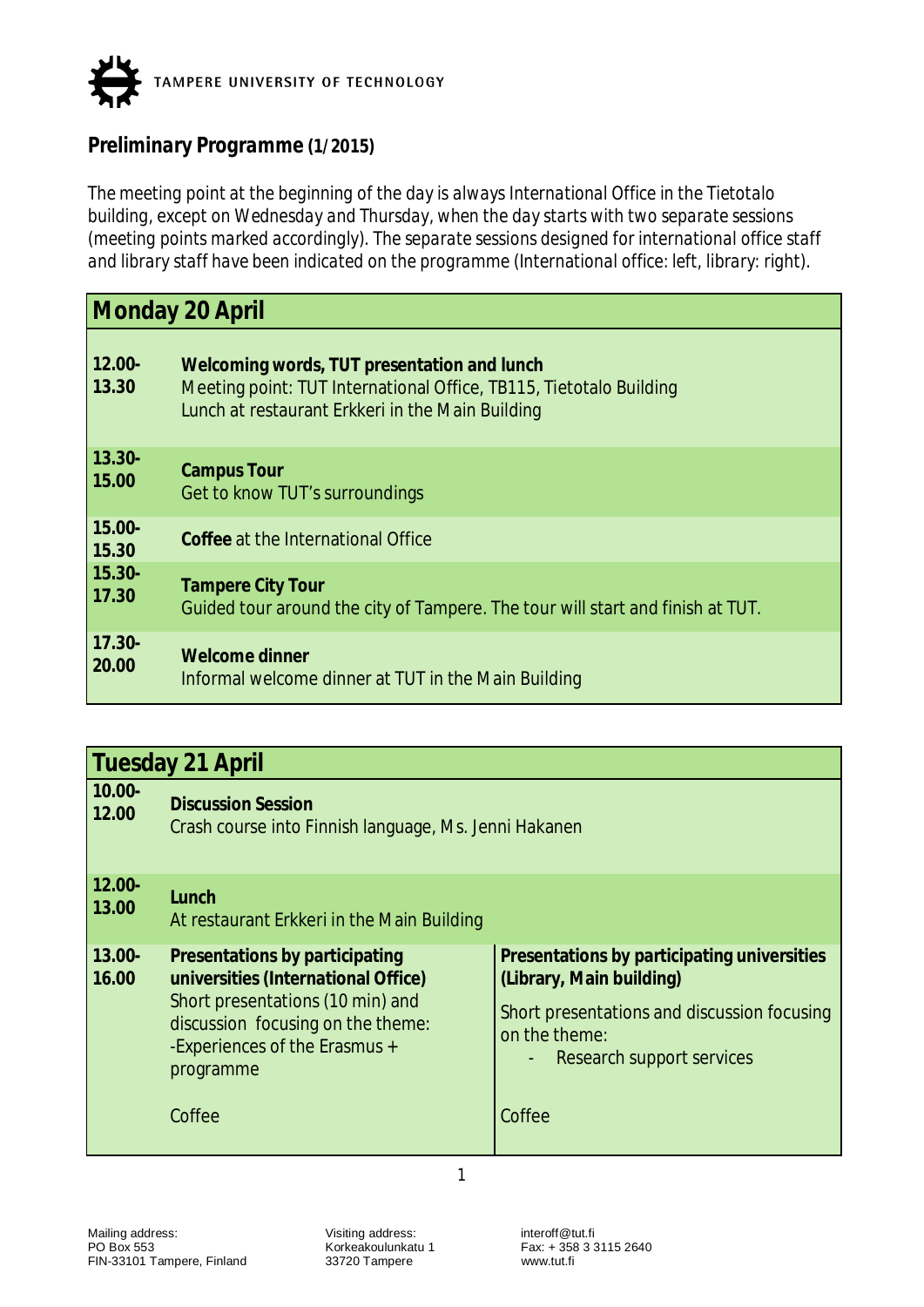

| <b>Wednesday 22 April</b> |                                                                                                                   |                                                                                   |
|---------------------------|-------------------------------------------------------------------------------------------------------------------|-----------------------------------------------------------------------------------|
| $10.00 -$<br>12.00        | Discussion Sessions at the International<br>Office (Meeting point: TB115)                                         | Discussion Sessions at the Library (Meeting<br>point: the library, Main Building) |
|                           | International Master's<br>$\blacksquare$<br>Programmes and admission<br><b>Exchange Studies</b><br>$\blacksquare$ | Discussion about the themes presented on<br>Tuesday afternoon                     |
| $12.00 -$<br>13.00        | Lunch at restaurant Erkkeri in the Main Building                                                                  |                                                                                   |
| $13.00 -$<br>14.00        | Visit to a department/laboratory (to be confirmed)                                                                |                                                                                   |
| $16.00 -$<br>22.00        | <b>Dinner and Sauna</b><br>An evening of dinner and sauna by the lake in the picturesque Finnish nature.          |                                                                                   |

| Thursday 23 April |                                                                                                                                             |                                                                                                 |
|-------------------|---------------------------------------------------------------------------------------------------------------------------------------------|-------------------------------------------------------------------------------------------------|
| $9.30 -$<br>12.00 | <b>International Study Fair</b><br>- participants can share information<br>about their universities and discuss with<br><b>TUT students</b> | 9.30 - 10.30 Library visit: Visit to the<br>University of Tampere (UTA) Library                 |
|                   |                                                                                                                                             | 11.00-12.00 Library visit: Visit to Tampere<br>University of Applied Sciences (TAMK)<br>Library |
| $12:00-$          | Lunch                                                                                                                                       | Lunch                                                                                           |
| 13:00             | Lunch at restaurant Erkkeri in the Main<br><b>Building</b>                                                                                  | Lunch at Tampere University of Applied<br><b>Sciences</b>                                       |
| 14.00-<br>16.30   | Cultural programme<br>Visit to the Museum Centre Vapriikki in Tampere City Centre.                                                          |                                                                                                 |